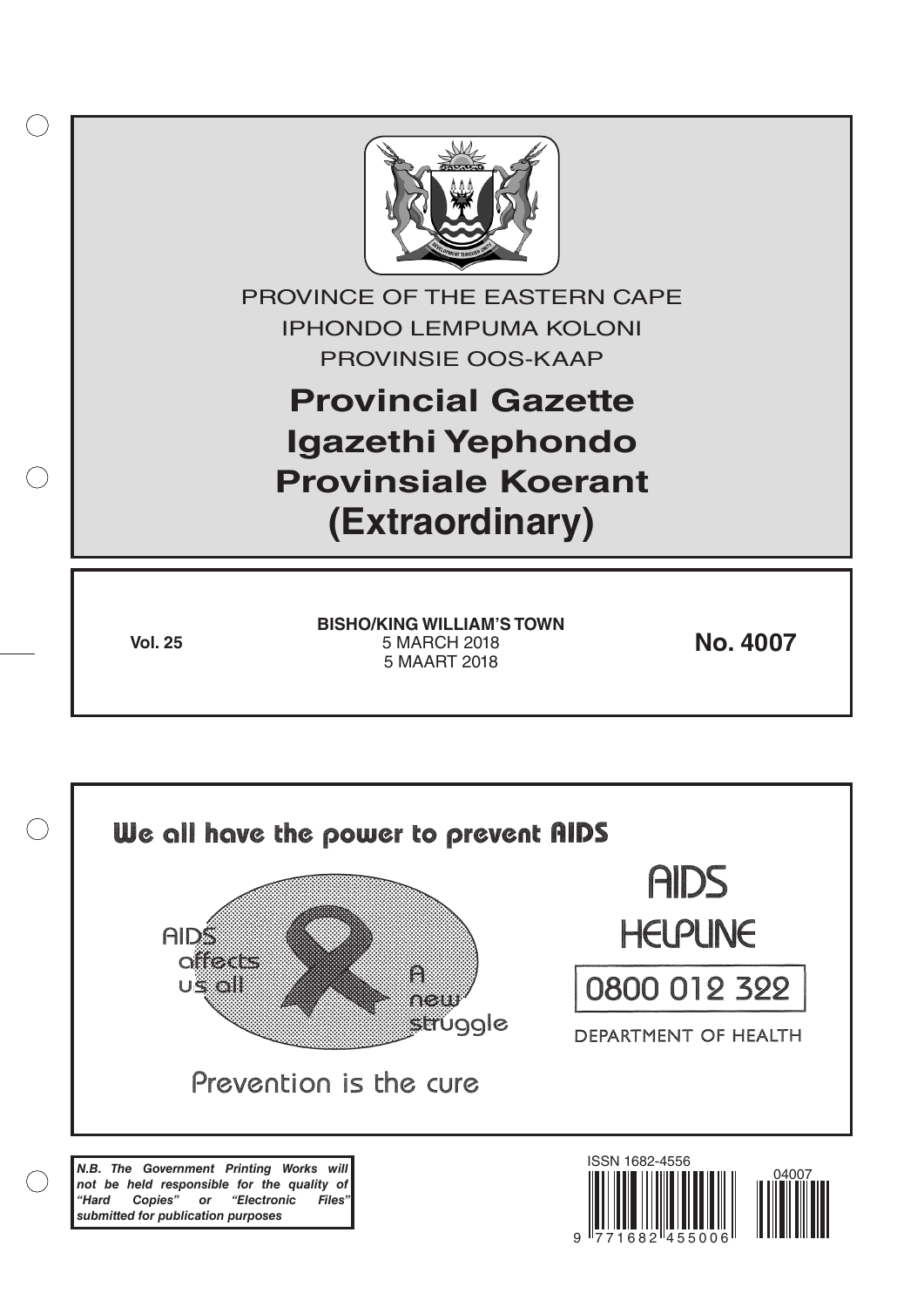# **IMPORTANT NOTICE:**

**The GovernmenT PrinTinG Works Will noT be held resPonsible for any errors ThaT miGhT occur due To The submission of incomPleTe / incorrecT / illeGible coPy.**

**no fuTure queries Will be handled in connecTion WiTh The above.**

#### **CONTENTS**

|    |                                                                                                                                                                                                                                                                                                                                     | Gazette<br>No. | Page<br>No. |
|----|-------------------------------------------------------------------------------------------------------------------------------------------------------------------------------------------------------------------------------------------------------------------------------------------------------------------------------------|----------------|-------------|
|    | <b>PROVINCIAL NOTICES • PROVINSIALE KENNISGEWINGS</b>                                                                                                                                                                                                                                                                               |                |             |
| 43 | Gambling and Betting Act (5/1997) (Eastern Cape) (as amended): Notice of lodgement of applications for<br>amendment of terms and conditions of licence, amendment for a bookmaker licence to include additional<br>premises relating to the licence, acquisition of financial interest and gambling machine licence in terms of the |                |             |
|    |                                                                                                                                                                                                                                                                                                                                     | 4007           |             |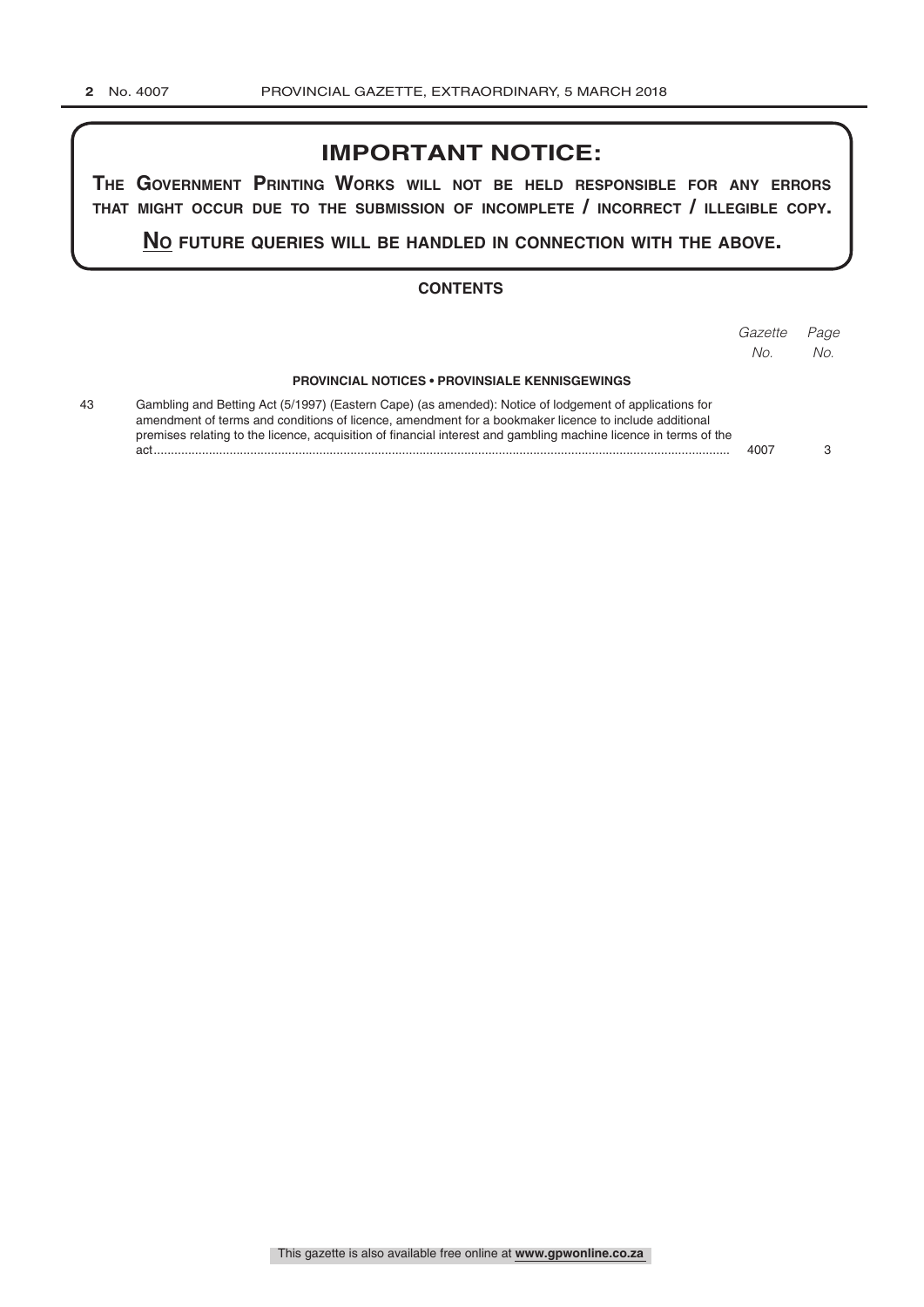## Provincial Notices • Provinsiale Kennisgewings

## **PROVINCIAL NOTICE 43 OF 2018**



**NOTICE OF LODGEMENT OF APPLICATIONS FOR AMENDMENT OF TERMS AND CONDITIONS OF LICENCE, AMENDMENT FOR A BOOKMAKER LICENCE TO INCLUDE ADDITIONAL PREMISES RELATING TO THE LICENCE, ACQUSITION OF FINANCIAL INTEREST AND GAMBLING MACHINE SITE LICENCE IN TERMS OF THE GAMBLING AND BETTING ACT, 1997 (ACT NO. 5 OF 1997) (EASTERN CAPE) (as amended)** 

**NOTICE IS HEREBY GIVEN** that various applications for Amendment of Terms and Conditions of Licence, Addition of premises to a Bookmaker licence, Acquisition of financial interest and Gambling Machine site licences in terms of sections 35, 37, 40 and 50, read with section 49(4) respectively, of the Gambling and Betting Act, 1997 (Act No. 5 of 1997) (Eastern Cape) (as amended), particulars of which are set out in the Schedules hereunder, have been lodged with the Eastern Cape Gambling and Betting Board.

The applications may be inspected by any person at the offices of the Eastern Cape Gambling and Betting Board, ECGBB Building, Quenera Park, Quenera Drive, Beacon Bay, East London and at the respective Municipalities within which the premises are located as shown in the schedules hereunder.

Any objections, petitions or representations shall be lodged with the Chief Executive Officer of the Board within one (1) month of the date of this notice, commencing on **05 March 2018 until 04 April 2018.**

All objections and comments shall specify: the application to which the objection or comment relates; the grounds on which the objection is founded; in the case of comment; full particulars or facts in substantiation thereof: the name, address, telephone and fax number of the objector or person making the comment and a statement whether the objector or person making the comment wishes to make oral representations when the application is heard.

A person lodging representations may show cause why the Board may determine that his or her identity should not be divulged.

The under-mentioned figures used in brackets in Schedules have the following meanings:

- (1) = The name and address of the applicant;
- $(2)$  = If the applicant is a company or other corporate body, the names of all persons who have a financial or other interest of 5% or more in the applicant:
- (3) = In the case of a company the initials and surnames of all directors of the company;
- (4) = The type of application applied for; and
- (5) = The address of the premises from which the applicant intends to operate from.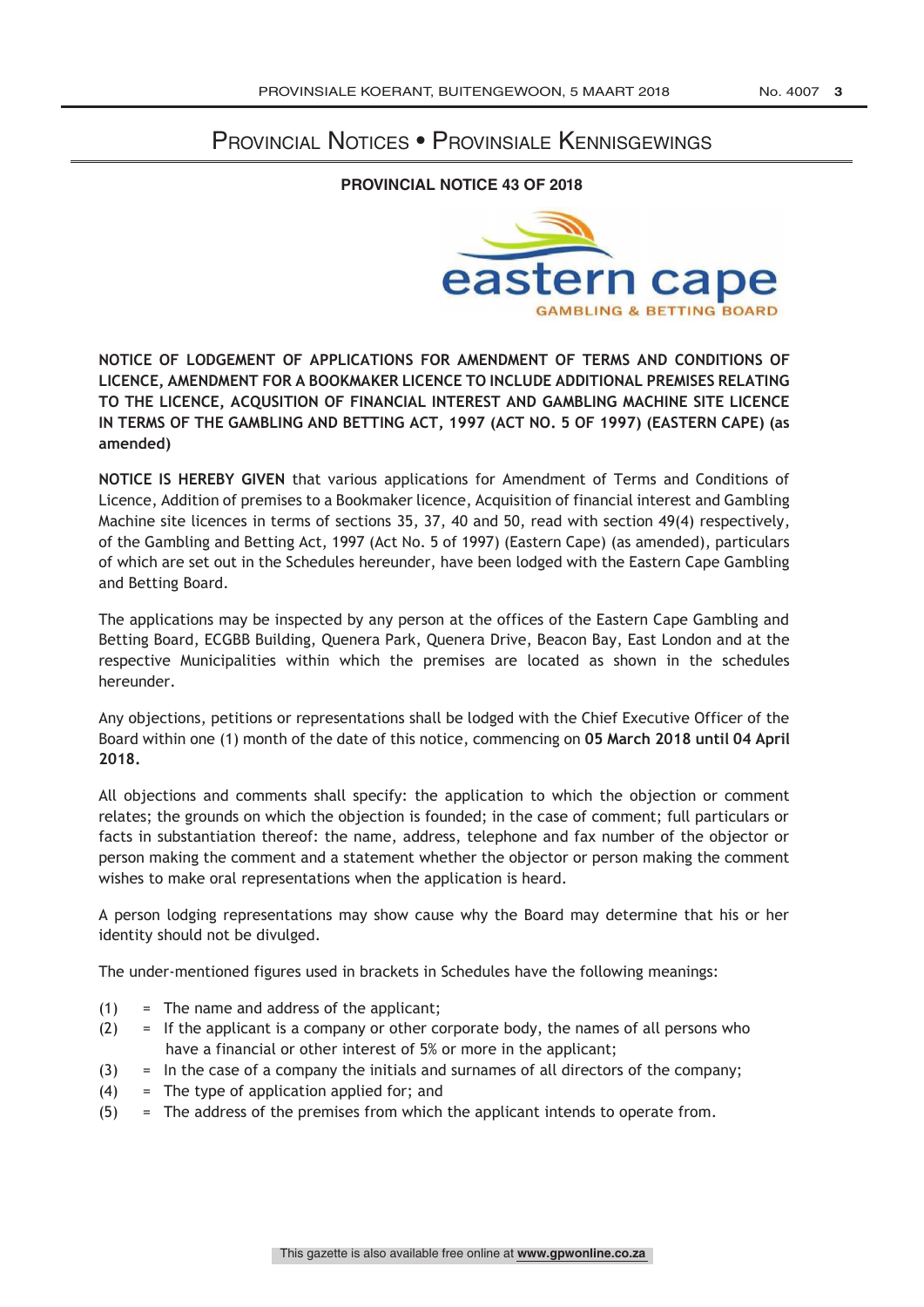## **SCHEDULE A – AMENDMENT OF TERMS AND CONDITIONS OF LICENCE**

#### **A1**

- (1) The Bridge Grill (Pty) Ltd Ltd (2012/190281/07) t/a Galaxy Grill, B41/2 The Bridge Shopping Centre, Cnr Cape Road and Langenhoven Drive, Greenacres, Port Elizabeth;
- (2) K2014046696 (Pty) Ltd (2014/046696/07), Niveus Foundation Trust (PBO 930044636), Luthando Bara and Bukiwe Ndema (pending consideration by the Board of the application as listed in C1 below);
- (3) L Bara, B Ndema, S van Vuuren and GC du Toit (pending consideration by the Board of the application as listed in C1 below);
- (4) Amendment of Licence Condition as proposed /detailed below:

#### *Current condition of licence the Applicant seeks to amend: Clause No. 15.1*

The Licensee shall ensure that it employs a minimum of forty (40) permanent employees stated in the original application throughout the Licence Period.

#### *Proposed amendment to clause No. 15.1*

The Licensee shall ensure that it employs a minimum of thirty (30) permanent employees throughout the Licence Period.

(5) B41/2 The Bridge Shopping Centre, Cnr Cape Road and Langenhoven Drive, Greenacres, Port Elizabeth, Eastern Cape.

### **SCHEDULE B – ADDITION OF PREMISES TO A BOOKMAKER LICENCE**

**B1**

- (1) WH Van der Vyver (Pty) Ltd (2014/043553/07) t/a Marshall World of Sport, 110 Durban Road, Uitenhage, Eastern Cape;
- (2) Marshall World of Sport Holdings (Pty) Ltd (2014/021943/07), Jeremy Andrew Marshall, Brett Anthony Wordley Bowman, Stephen Hawkins Marshall and Alfred Anthony da Costa (pending consideration by the Board of the application of acquisition of interest by Alfred Anthony da Costa);
- (3) JA Marshall, BAW Bowman, and AA da Costa;
- (4) Amendment for a Bookmaker licence to include additional premises to the Bookmaker licence; and
- (5) (a) Palacio Sports Bar, Shop 1-4 Pick n Pay Centre, Cape Road, Port Elizabeth;
	- (b) Hotspot Walmer, 120 Heugh Road, Walmer, Port Elizabeth;
		- (c) Hotspot Westering, 6 Diggery Drive, Westering, Port Elizabeth;
		- (d) Hotspot Hunters Retreat, Hunters Retreat Shopping Centre, Cape Road, Port Elizabeth;
		- (e) Hotspot Sports Bar, 87 Graff Reinet Road, Uitenhage;
		- (f) Hotspot Somerset East, 85 Nonjoli Street, Somerset East and
		- (g) Los Amigos, 9 Heath Street, Sidwell, Port Elizabeth, Eastern Cape.

## **SCHEDULE C – ACQUSITION OF FINANCIAL INTEREST**

## **C1**

- (1) Sovereign Girls (Pty) Ltd (2017/449188/07), 26 Da Gama Road, Jeffreys Bay, Eastern Cape;
- (2) Maurice Paul Antonio da Costa, Johannes Van Heerden Bellingan and Mark Bellingang;
- (3) M.P.A da Costa, J.H Bellingan and M Bellingang;
- (4) Acquisition of financial interest of more than five percent (5%) in The Bridge Grill (Pty) Ltd (2012/190281/07) t/a Galaxy Grill, a holder of a Type B (20-40 Machines); and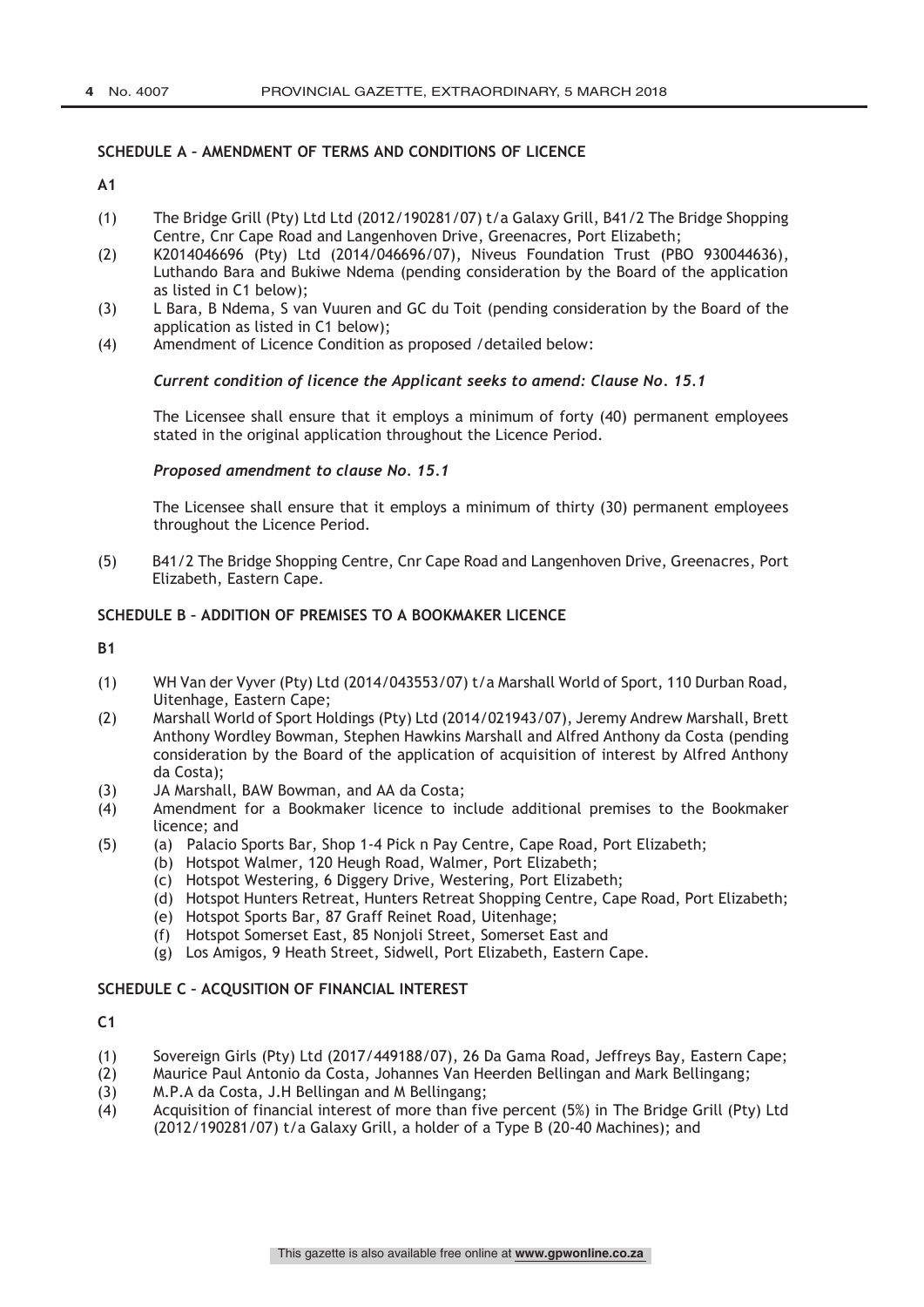(5) B41/2 The Bridge Shopping Centre, Cnr Cape Road and Langenhoven Drive, Greenacres, Port Elizabeth, Eastern Cape.

## **SCHEDULE D – GAMBLING MACHINE SITE LICENCE**

**D1**

- (1) Langa Gaming (Pty) Ltd (2015/388909/07) t/a Lucky Seven, No. 29 Somerset Street, Aliwal North, Eastern Cape;
- (2) Bandile Bhongo Mabandla;<br>(3) BB Mabandla;
- BB Mabandla;
- (4) Gambling Machine Site Licence (20-40 Machines); and
- (5) No. 29 Somerset Street, Aliwal North, Eastern Cape.

**D2**

- (1) Kondura Holdings (Pty) Ltd (2005/010870/07) t/a Slipstream Sports Bar, 85 Frere Street, Cradock, Eastern Cape;
- (2) Michael Tyani Hlekisa and Clifford Neo Ngakane;
- (3) MT Hlekisa N Ngakane;
- (4) Gambling Machine Site Licence (20-40 Machines)
- (5) No.85 Frere Street, Cradock, Eastern Cape.

**RM Zwane Chief Executive Officer Eastern Cape Gambling and Betting Board ECGBB Building, Quenera Park, Quenera Drive Beacon Bay East London 5241**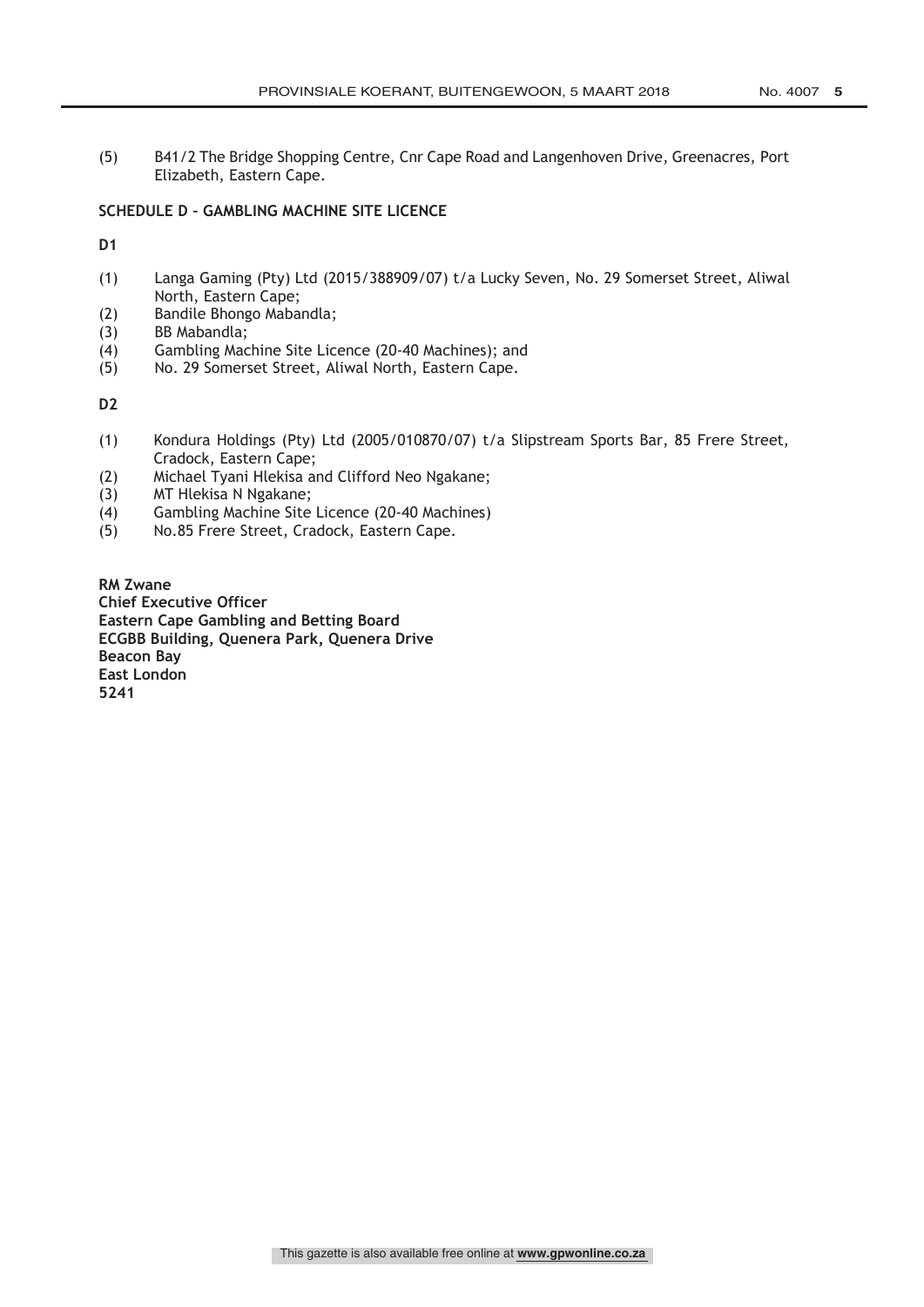This gazette is also available free online at **www.gpwonline.co.za**